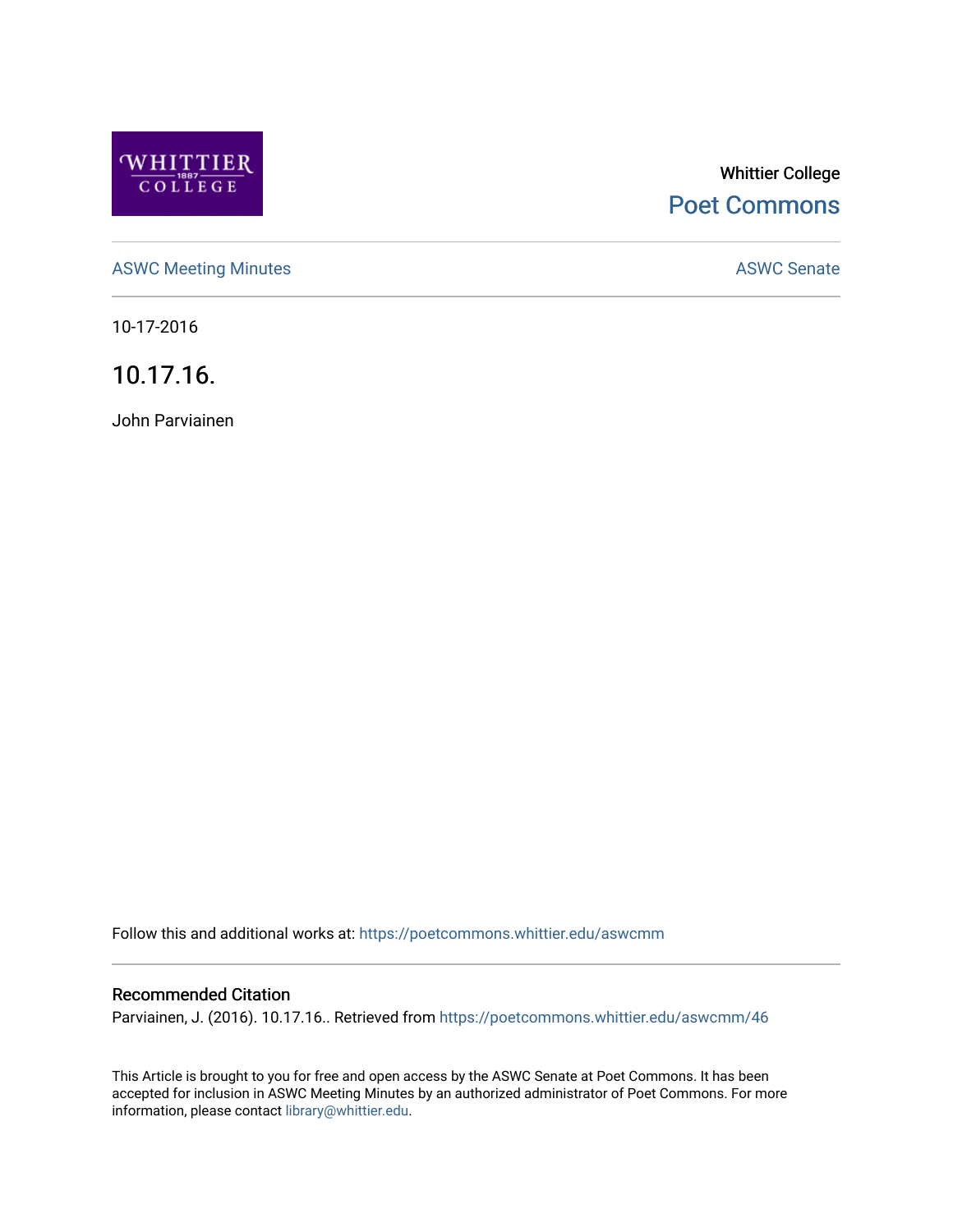

### **Meeting Minutes for October 17, 2016**

- **I. Meeting is called to order at 7:02 PM**
- **II. Moment of Silence**

## **III. Inspirational quote Sen. Gil**

### **IV. Mission Statement**

**a.** The ASWC Senate, as the governing body of the Associated Students of Whittier College, is dedicated to the betterment of the college as an institution and as a member of the broader community. The Senate shall assist on-campus clubs and organizations in creating, promoting and implementing dynamic programs and events that involve students and add value to their educational experience. This body will act as an open forum for students to voice their opinions and desires, always keeping the best interests of the ASWC in mind. In all of its actions, the Senate will serve the students first with integrity, dedication, responsibility and **Read by Sen. Wells**

### **V. Roll Call- Senator Parviainen (Secretary)**

- **a. Present:** Vice-President Dueñas, Treasurer Heymans, Secretary Parviainen, Director Marquez, Director Manning, Representative McMurray, Sen. Blomso, Sen. Gil, Sen. Jacinto, Sen. Scurr, Sen. Pistolesi, Sen. Laguna, Sen. Brown, Sen. Scriber, Sen. Vega, Sen. Wells, Sen. Boynton, Sen. Chen, Sen. Fossier
- **b. Absent excused:** Pres. Rashid, Sen. Campos, Sen. Brown, Sen. Angileri, Sen. Bettridge
- **c. Unexcused:**

# **VI. Minutes Amendment/Approval**

- **a.** Approved by Sen. Scurr
- **b.** Seconded by Sen. Blomso

# **VII. President's Message- President Rashid**

- **a.** Met with President Herzberger and will have details next week.
- **b.** Senator of the Month: Sen. Scurr

# **VIII. Treasurer's Report- Treasurer Heymans**

General Fund Balance: ~79,712.35 Total Funds Allocated Thus Far: \$37,527.65 Operational Account Balance: \$ 11,725.31 Reserve Account Balance: \$25,593.58 First Readings Pending \$3,200. 00 Daily Calendar Considerations: \$8,0150.00 Program Board Account: \$41,854.90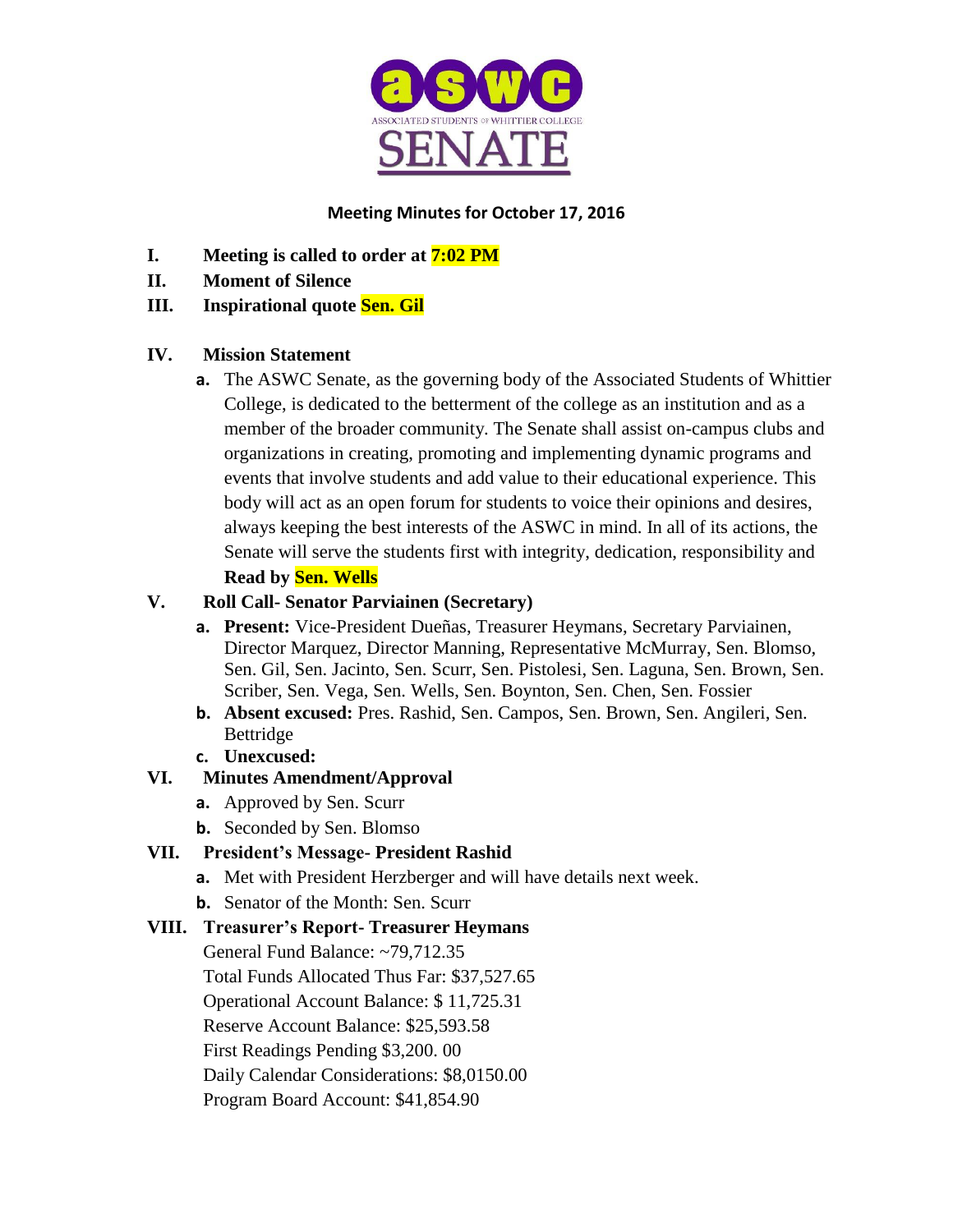First Year Class Council (FCC): \$1,782.50 Diversity Council (DC): \$2,345.84 Inter-Club Council (ICC): \$4,189.44 Social Justice Coalition (SJC): \$3,674.42 Media Council (MC) Account: \$159,625.61 Student Athletic Advisory Committee (SAAC): \$800.54 Inter-Society Council (ISC): \$3,189.58 Academic Affairs Council (AAC): \$1,970.00

#### **IX. Constituent Reports**

- **a.** Academics Affair Council Sen. Blomso
	- a. I have reached out to students in the English department about DSCs and are interested in the council. I heard from many constituents expressing joy about 16 credits cap. Many students in the natural sciences have trouble graduating in time because they cannot fit enough classes into their semester schedule.
- **b.** FCC President Sen. Gil
	- a. The FCC is working on fundraising for future events.
- **c.** Residence Hall Representative Sen. Scurr
	- a. Community damages not replacing broken item until end of year or charge the entire floor for the damages. A third option could be that the ASWC fund any maintenance requests. Every bathroom on campus is cleaned five days per week. The last janitor who cleaned the bathroom will sign off on a sheet in the bathroom in order to be accountable for the bathrooms to be clean.
- **d.** Commuter Representative- Sen. Jacinto
	- a. No report given
- **e.** Student Body Representative- Sen. Pistolesi
	- a. There is improvement of Wi-Fi in Diehl Hall.
- **f.** Student Body Representative- Sen. Laguna
	- a. Students are excited about a concert coming to campus. Rules for the tennis courts have been established many years ago, but the head men's coach is willing to work with Senate to open up times.
- **g.** Student Body Representative- Sen. Brown
	- a. absent
- **h.** Student Body Representative Sen. Scriber
	- a. Please come out to culinary meetings! Send me pictures, information, comments, concerns about CI and Spot.
- **i.** Diversity Council Representative- Sen. Vega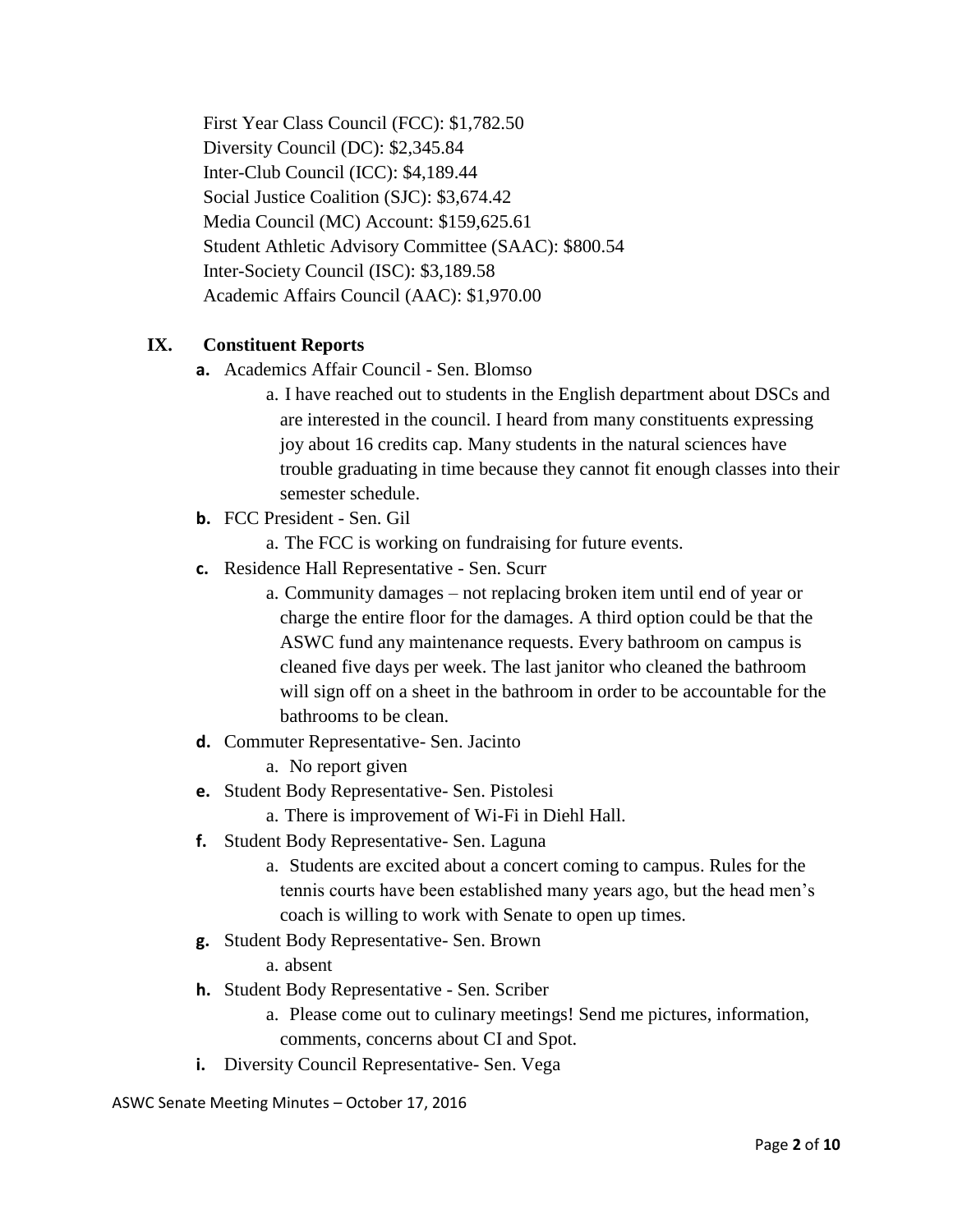- a. CREW has quadrupled attendance in meetings since last year. Reverse trick-or-treating will be October 24<sup>th</sup> in all residence halls. Hawaiian Islanders club is starting musubi Mondays starting Monday, October 24<sup>th</sup>. Many constituents are upset about the Student-L being down. It has been down for weeks. BSU cookout was extremely successful. There were 50 students in attendance.
- **j.** Inter-Club Council Representative- Sen. Bettridge
	- a. Absent
- **k.** Social Justice Coalition Sen. Wells
	- a. The Coalition's first meeting is tomorrow in the OEI at 6:00pm.
- **l.** Media Council Representative Sen. Boynton
	- a. Tuesday October 18<sup>th</sup> will be Media Council's open house. Sigma Tau Delta is working on Lit Review. KPoet and residential life and Dean of Students LEAP are working on a spring concert. We funded \$40,000 for a spring concert. There will be a campus-wide concert pending vote from the ASWC Senate with a working budget of \$70,000. Pertaining to the Equal Funding Bill, groups should go to governing bodies for recruiting funding.
- **m.** Student Athletic Advisory Committee Male Representative- Sen. Angileri a. Absent
- **n.** Student Athletic Advisory Committee Female Representative- Sen. Campos a. Absent
- **o.** Inter-Society Council Female Representative Sen. Chen
	- a.Ionian Society fundraiser at Crepes N Grapes this Thursday. Thalians are selling Breast Cancer Awareness bracelets. All proceeds are donated to Breast Cancer research.
- **p.** Inter-Society Council Male Rep- Sen. Fossier
	- a. Sachsens are hosting a fundraiser this Sunday at Mimos. Orthagonians are continuing to host fundraisers for cancer research.

### **X. Committee Reports**

- **a.** Administrative- Vice President Dueñas
	- a. I look forward to meeting with Media Council about their constitution. Also this week, I met with constituent who is authoring the Equal Funding Bill and made many amendments.
- **b.** Budget- Treasurer Heymans
	- a. BSU representative came in to speak about her first funding request.

Adrian from Rugby came in today and spoke about their funding request.

**c.** Campus Relations- Director Manning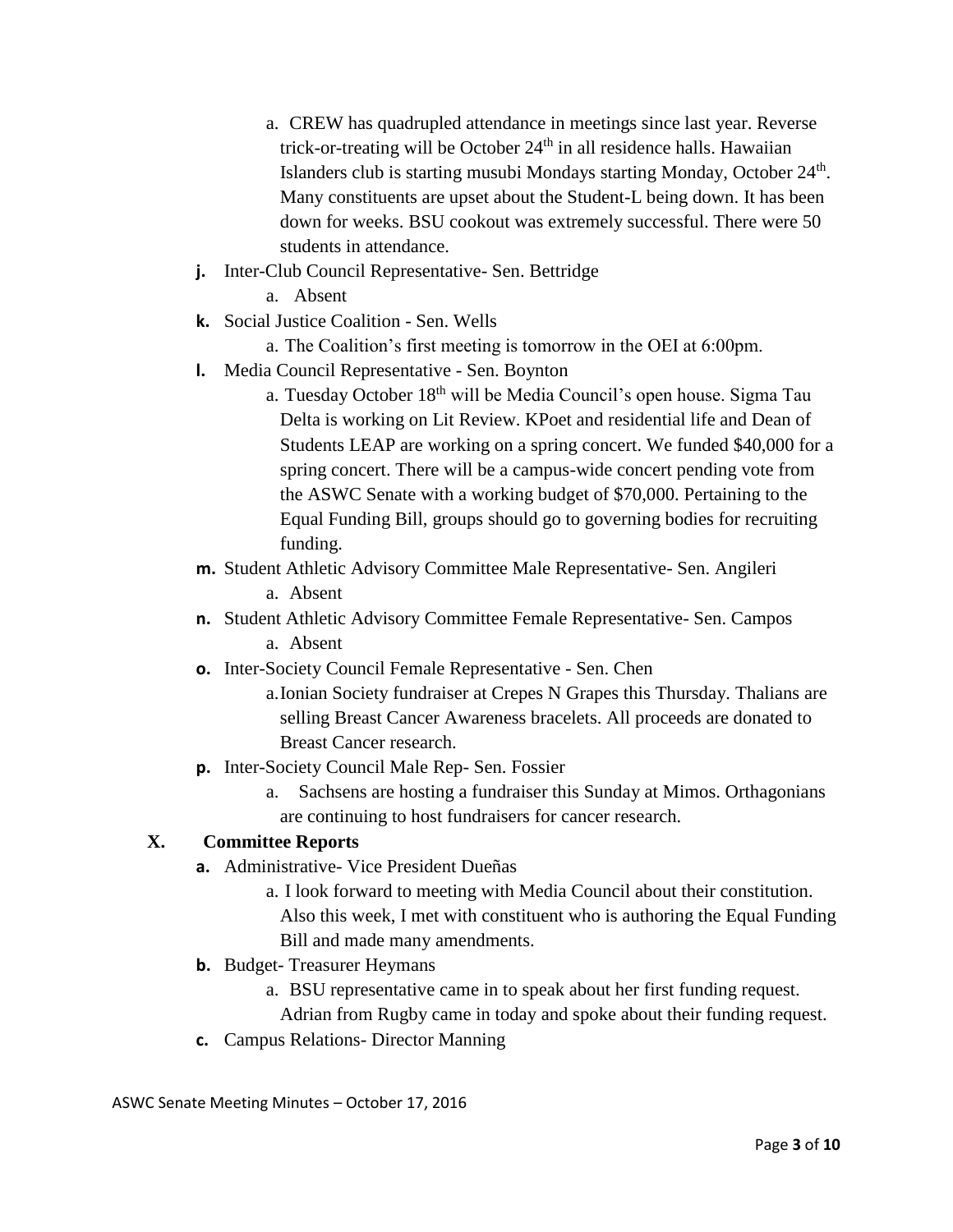- a. Meeting every Wednesday at 6:30pm in the Senate office! We did not meet last week so I have nothing new to report.
- **d.** Elections- Secretary Parviainen
	- a. Elections is working on small projects for the remainder of the semester. Reach out to my committee if you need help with anything! We would love to help.
- **e.** Program Board Program Board Director Marquez
	- a. This week is Homecoming Week. Wednesday October 19<sup>th</sup> will have a giant board game activity in the Campus Courtyard – there will be ice cream. Thursday Oct.  $20<sup>th</sup>$  will be a Silent Disco in Club 88. Friday, October 21<sup>st</sup> will be the Poet Pumpkin Patch in the Lower Quad. Bubble soccer will also be played. Friday night will be the Dub Sync Lip Sync battle will be in the amphitheater. Saturday, October 22 will be the Poet festival on the baseball field. We need help with running Homecoming Week activities! Program Board meets every Tuesday at 5 in the LEAP Conference Room.
	- b.Another way for advertising can be done through OrgSync, as a substitute for the Student-L being down.
- **f.** Advocacy- President Rashid

a. Absent

- **g.** Culinary- Sen. Scriber
	- a. Many students have noticed that the plates in the CI are extremely dirty. They are always dirty. Culinary meets every Friday at 4:30 in the Senate office.
	- b.Rep. McMurray
		- 1. The dishwasher will be replaced over Jan Term. The dish washer is too old and the parts that are broken are not made anymore.
	- c.Rep. Vega: So when will the dishes be clean?
- **h.** Environmental- Rep. McMurray
	- a. SEFA Extension Bill was passed last week! Recycling bins will be placed in all dorms on all floors. I am working to see if we can get a discount in the Spot if we bring reusable cups.
- **i.** Student Feedback- Sen. Scurr
	- a. We had our first forum on Thursday. It went very well. We gave out candy. We had 31 responses from the forum. Another forum will be later in the semester. I am working on taking down the comment boxes in the buildings on campus.
- **j.** Academic Affairs- Vice-President Dueñas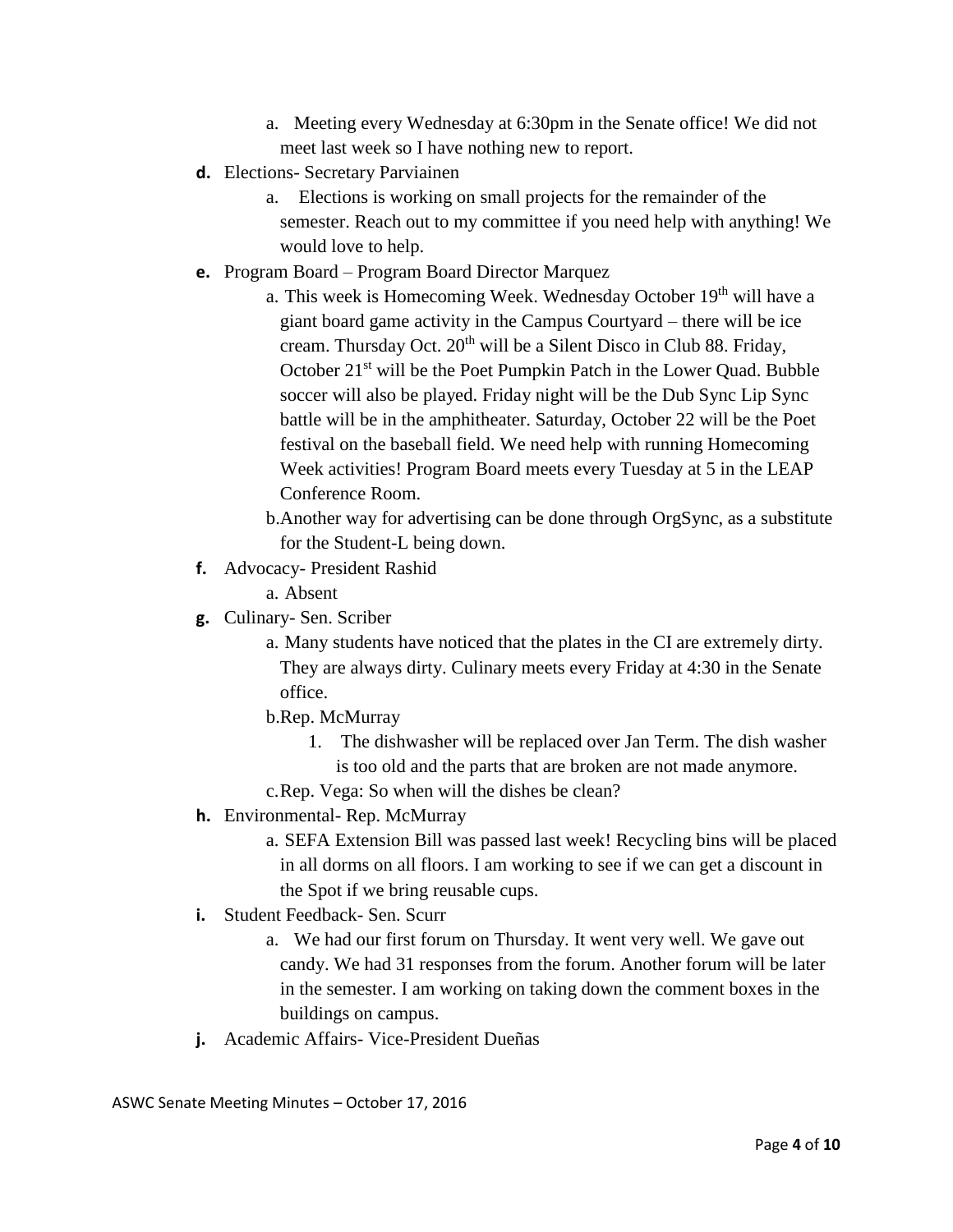- a. We are working on candidate forms for the election. Wednesday November  $2<sup>nd</sup>$  will be the State of ASWC in the campus courtyard. There will be giveaways and many chances for direct questions from our constituents.
- **k.** Student Finance Pres. Rashid

a.Absent

## **XI. Public Voice**

- **a.** Matthew Aranda
	- a.JET Program for a trip to Japan will be Thursday October  $27<sup>th</sup>$  from 12-1 in the Career Center.
	- b. First Year Fridays will be held next Friday October 28<sup>th</sup> in the Career Center. Lunch will be provided.
	- c.B2B will be Tuesday November 1<sup>st</sup> in the Dezember House.
	- d.Graduate School Fair November 3rd from 11-2.

### **b.** Director Marquez

a.Experienced a lot of issues with setting up orders and events with Bon Appetit. Over the past couple of weeks, they are either lagging or nonresponsive. We have no other choice than to work with them, but if Bon Appetit cannot respond then it makes event planning with food nearly impossible.

### **c.** Vice President Dueñas

a.We do not currently have quorum. We will continue with first readings, but if a senator does not arrive, we cannot hear daily calendar considerations.

### **XII. First Readings**

# **a. Paragonian Society Rush – Paragonian Society**

a. Rush will be October  $30<sup>th</sup>$  in China Town, Los Angeles. Requesting \$100 for transportation via Los Angeles Metro and \$50 for food.

# **b. ASA Spike it Up – ASA**

a. October 27<sup>th</sup> from 3-6pm in the Upper Quad. Expecting 50 participants. Requesting \$180 for Spikeball and \$50 for Boba. Requesting \$230, recommended \$0.

b.President of ASA: I am trying to have small, consistent events throughout the year rather than one big event per semester. We hope that ASA will attract a more consistent group of members for the club. Spikeball encourages a fun, competitive atmosphere. It is a great way to make friends as well. It is very stressful to be in school and it is important to bring together the campus in non-stressful events. We need three sets of Spikeballs (\$180) and 4 gallons of tea, and Boba.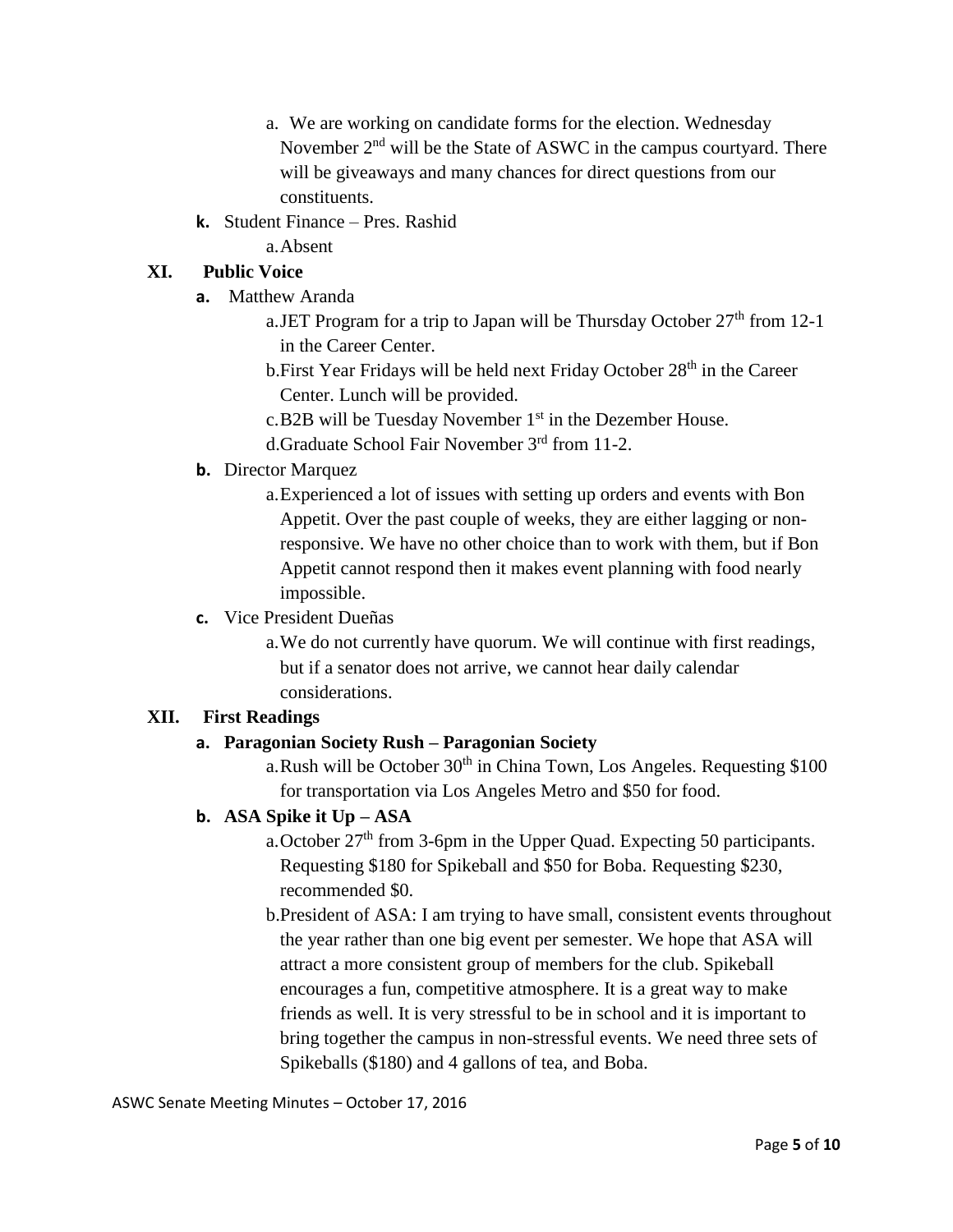- c.Sen. Boynton: In the future, will you plan on hosting frequent Spikeball events?
	- 1. ASA representative: Yes. Once we get the Spikeball set, we can host events all the time.
- **c.** Vice President Dueñas
	- a.We have reached quorum with Sen. Jacinto's arrival

#### **d. Math Club Funding – Math Club**

- a. Event on October  $20<sup>th</sup>$  from 4:30-7 in the SLC (rm. 204). Requesting \$300 for dinner, recommended \$120.
- b.Math Club Rep: We are requesting \$300 for all of our events. We hold one event per month so you would be funding \$100 per month. There will be a speaker at each event, but those speakers have not yet been decided on.
- c. Sen. Blomso: Seeing as though the date of this event is on October  $20<sup>th</sup>$ , will you need this to be fast-tracked?
- d. Math Club Rep: The date should be the  $27<sup>th</sup>$ , not the  $20<sup>th</sup>$ .
- e. Sen. Boynton: For next meeting, can you clarify how many people are expecting to be fed at your events and your advertising efforts?

#### **e. BSU Hair Symposium – BSU**

- a. This event will be on November  $18-19<sup>th</sup>$  in Villalobos. Expecting 50 participants. Requesting \$2,700, recommended \$1,700.
- b.BSU Representatives: We will be partnering with Ionian Society and addressing African American culture – that being hair. Within 30 minutes in any direction of the school, there are no stylists that cater to our style of hair – male or female. We also wanted to use this event to discuss cultural appropriateness by having speakers and having fun. Professor Delfin would be willing to have a discussion about black hair. Movies will be played as well. We are requesting money for the stylists and their labor. One stylist specializes in natural hair and one stylist specializes in hair weaving. Stylists are discounting to \$80 for natural hair and \$100 for weaves. There will be 10 spots open for women for each stylist and 20 spots for men. The stylists are coming from New York and the barber is coming from Pasadena.
- c.Sen. Boynton

1. For the 40 total spots, would there be sign-ups prior to the event? d.BSU representatives

1. Yes. There will be sign-ups prior to the event. The barber for males will be here one day and stylists for the females will be here both days.

e.Sen. Boynton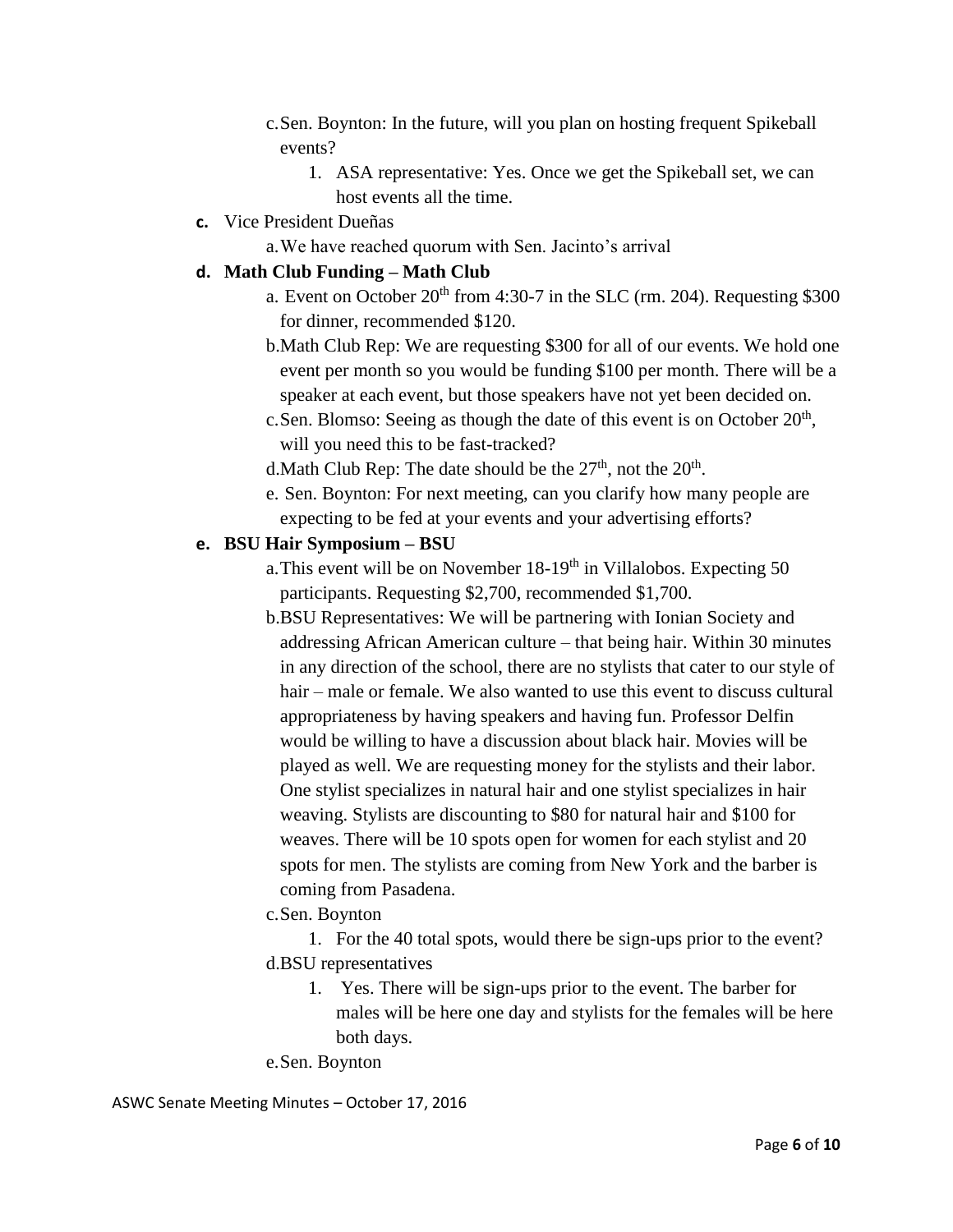1. BSU just had a great BBQ event so it shows that they have a consistent member base and commends the representatives for coming in so early and being well-prepared.

### **XIII. Daily Calendar Considerations**

### **a. Star Party – Physics Club**

- a.Star Party on November 11 at Joshua Tree. Requesting \$2,315, recommended \$1,240.
- b.Physics Representative: The trip happens every semester. We request a bus to transport students from Whittier College to Joshua Tree. We request a car to transport the telescopes only.
- c.Sen. Blomso: What program supplies are bought and donated?
	- 1. Physics Representative: We have sleeping bags and tents that are supplied as well as batteries, blankets, and flashlights. We replace items as they break. We include vegan and gluten free food choices on the trip.
- d.Sen. Blomso moves to fund the event in the requested amount
- e. Sen. Laguna seconds the motion
- f. The event is funded in requested amount of \$2,315

### **b. Metaphonian Society Rush – Metaphonian Society**

- a. Rush on November  $13<sup>th</sup>$  from 10-6 in Lost Angeles. Requesting \$150 for food catering.
- b.Sen. Blomso moves to fund the event in the requested amount
- c.Sen. Scurr seconds the motion
- d.The motion passes and is funded in the requested amount

### **c. Thalian Society Rush – Thalian Society**

- a.Requesting \$150 for Rush at Irvine Packing House on November 6 from 10-5pm. Expecting 80 participants. The \$150 is for admission fee into the Packing House.
- b.Sen. Blomso moves to fund the rush in the requested amount
- c.Sen. Scriber seconds the motion
- d.Event funded in requested amount

### **d. Whittier Rugby Budget 2016 – Whittier Rugby**

a.Requesting \$5,050, recommended \$1,250

b.Adrian Delgado, Rugby Rep: we have one of the largest clubs on campus and can truly grow if funded by the ASWC Senate. We are trying to create a new culture on campus and would have a great impact on the Poet community. We need the insurance (\$1000) from USA Rugby to keep our players safe and is the most important line-item on the funding request.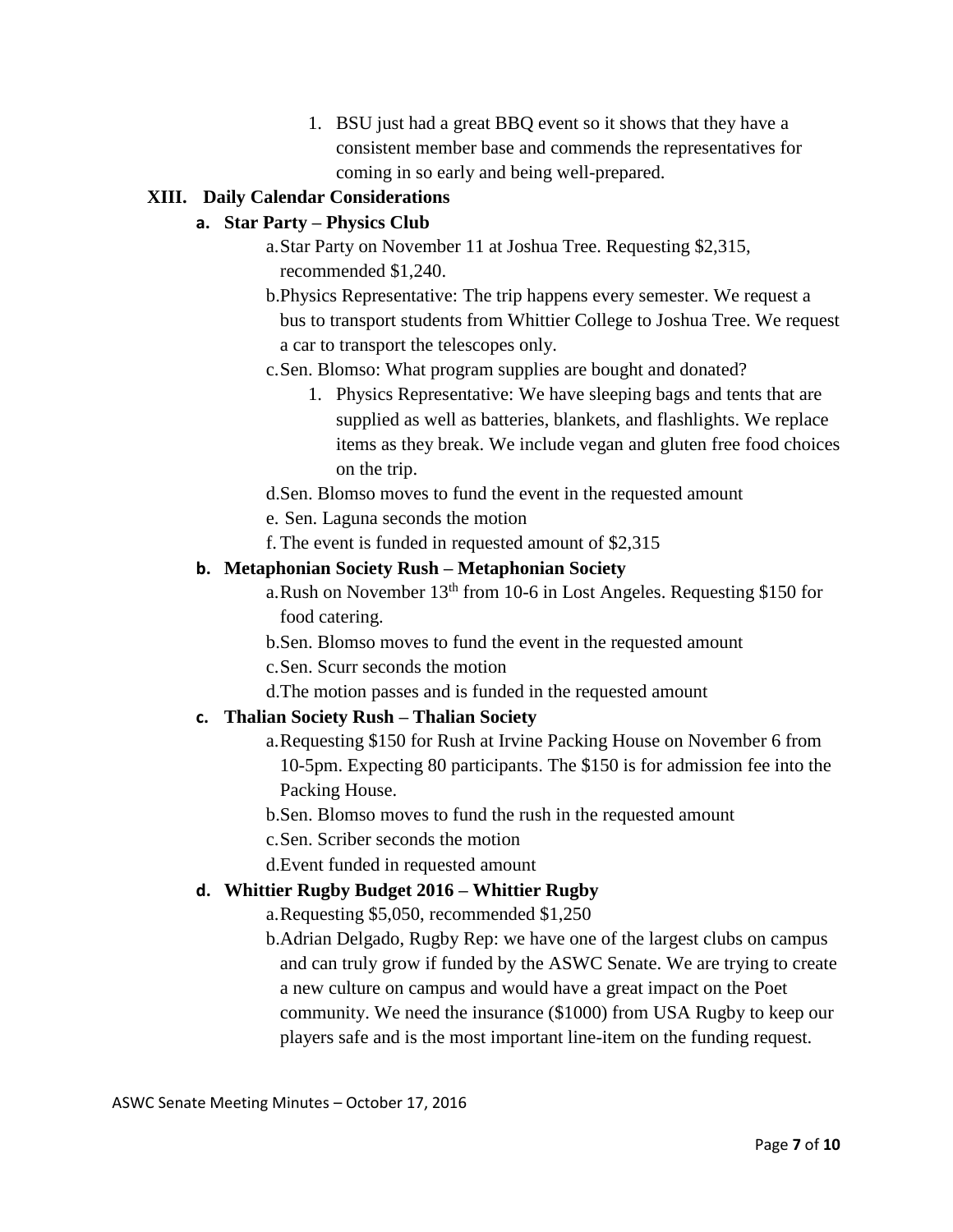- c.Sen. Scurr moves to fund in requested amount with the assumption that if athletics cannot store the equipment, the Rugby team will.
- d.Sen. Jacinto seconds the motion
- e.The Rugby club is funded in the requested amount of \$5,050

#### **XIV. Miscellaneous Business**

**a. Equal Funding Bill – Amy Buck (author)**

#### **b. Amendments to bill**

- a.**Amy Buck:** There has been significant changes to the bill. It has now been changed to the Recruiting and Initiation Clarification Bill. The bill states that while societies are able to receive funding for recruitment events, so do other clubs and organizations on campus.
- b.Sen. Fossier: I have an issue with "Initiation." It implies that only members who have been initiated are able to be a part of the club. I recommend withdrawing "Initiation" from the title on the basis that it is exclusionary.
- c.Sen. Boynton: In Media Council, we talked about encouraging all student organizations to ask governing bodies for funding.
- d.Sen. Fossier: We have a funding procedure and societies have gone through the process to offset costs of events. However, this procedure is not used regularly.
- e.Sen. Vega: Diversity Council is working on amending constitutions so that we can fund student organizations.
- f. Sen. Scriber: If passed, what is the immediate effect of amendment?
- g.Vice-President Dueñas: This bill clarifies that organizations aside from honor societies and societies, can come into Senate for funding for recruiting events. The funding code would recommend \$150 for recruiting events, but does not cap these events at \$150.

#### **c. ISC Letter to Administration**

- a.Sen. Fossier: The position of ISC advisor is being dissolved. Within LEAP, there is an ISC advisor who oversees all society activity on campus. This position is crucial for societies' survival on campus. This new position is required to advise many different bodies on campus. Thus, ISC is wary of the work load as described in the job description. All society presidents have signed the bill and is asking for a vote of confidence from the table in a letter to administration that highlights this error of eliminating the position.
- b.Sen. Boynton: have you reached out to alumni to see if they agree with the letter?